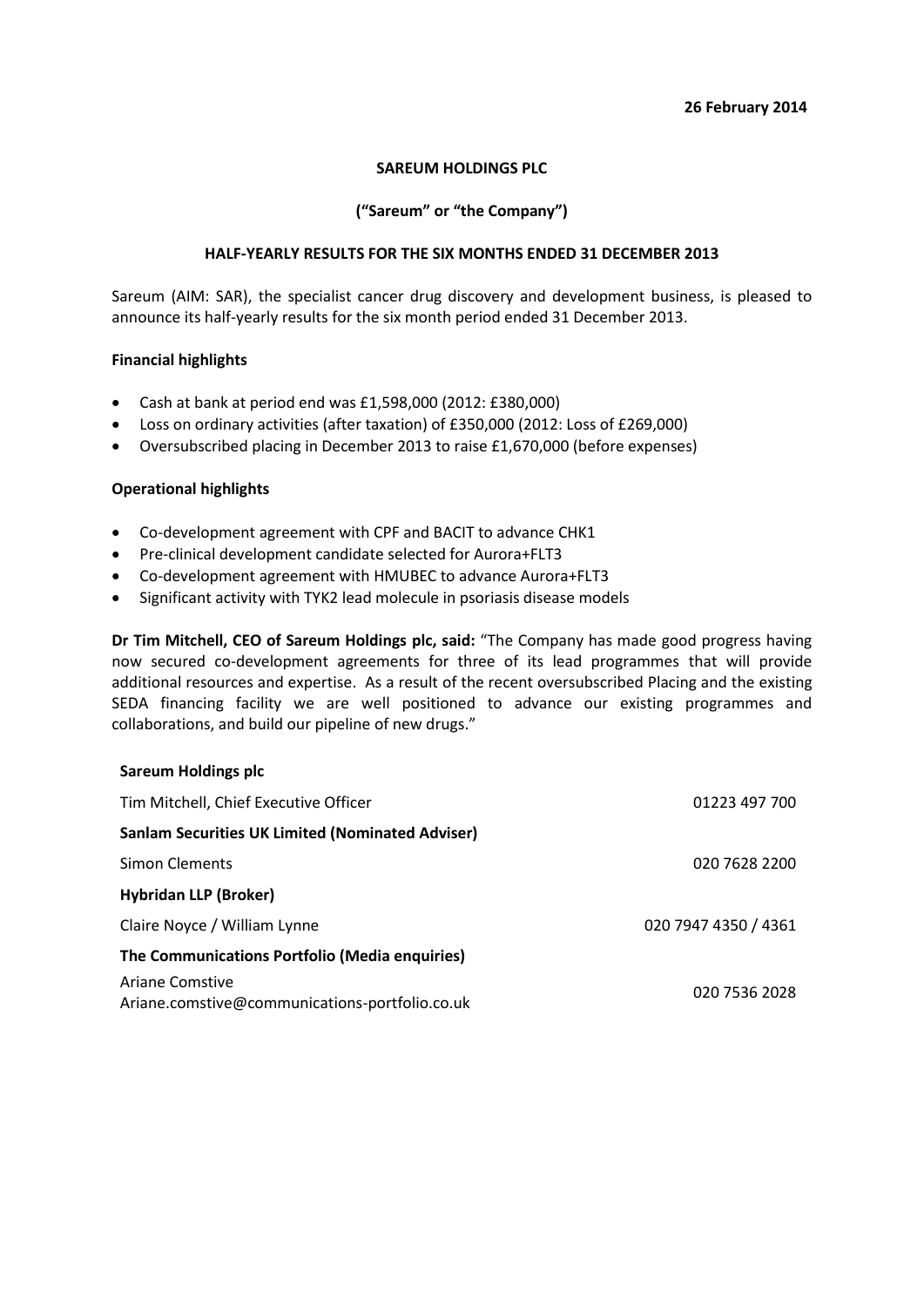## **Half-yearly results for the six months ended 31 December 2013**

#### **Chairman and CEO's Statement**

In February 2013 we described how the Company had mapped out a strategy for taking in-house programmes forward by building more comprehensive pre-clinical dossiers with the view to securing licensing deals or to identify collaborations that would lead to co-development programmes.

I am pleased to report that since that time the Company has secured three co-development agreements that will provide additional resources and expertise for three of its lead research programmes.

Following the first co-development agreement for TYK2, our autoimmune and inflammatory disorders programme with SRI International in April 2013, Sareum was extremely pleased to announce a second co-development agreement to advance the Checkpoint Kinase 1 (CHK1) inhibitor candidate. This agreement with Cancer Research Technology Pioneer Fund (CPF) and London Stock Exchange-listed investment company, BACIT Ltd, is likely to provide a greater return to shareholders as it gives us a cost-effective route through pre-clinical development and Phase 1 clinical trials. The candidate compound gave promising pre-clinical results in studies conducted prior to the programme being licensed to CPF.

In July 2013, we nominated our lead candidate from the Aurora+FLT3 programme, which will be targeted at blood cancers such as Acute Myeloid Leukaemia (AML). Sareum signed a codevelopment agreement with central China based Hebei Medical University Biomedical Engineering Center ("HMUBEC") in December 2013. The agreement provides Sareum with access to manufacturing capabilities and well-established sales distribution channels in Greater China. While HMUBEC has been granted exclusive rights to carry out pre-clinical and clinical studies within Greater China, Sareum will receive any data generated by HMUBEC in order to facilitate its own development and commercialisation activities in other territories.

The terms of all three co-development agreements, in so far as we were able to disclose them, are detailed in the original announcements that were released.

In addition, we have continued to develop our remaining in-house programmes including the FASN programme which is supported by the Biomedical Catalyst Fund as well as looking to in-license assets, either in oncology or other therapeutic areas, where our expertise could be used to accelerate development.

A detailed status report on our programmes has been given in the accompanying Research and Codevelopment Update released today, 26 February 2014.

#### **Placing**

In December 2013, the Company raised £1.67 million, before expenses, in an oversubscribed Placing. The funds were raised in order to satisfy Sareum's commitment to its co-development agreement for CHK1 with CPF and BACIT, provide working capital and to facilitate the development of other drug discovery and development programmes.

#### **Financial review**

The Company ended the half year with net assets of £1,650,000 (2012 £382,000), of which £1,598,000 comprised of cash at bank. Payments associated with the co-development of CHK1 were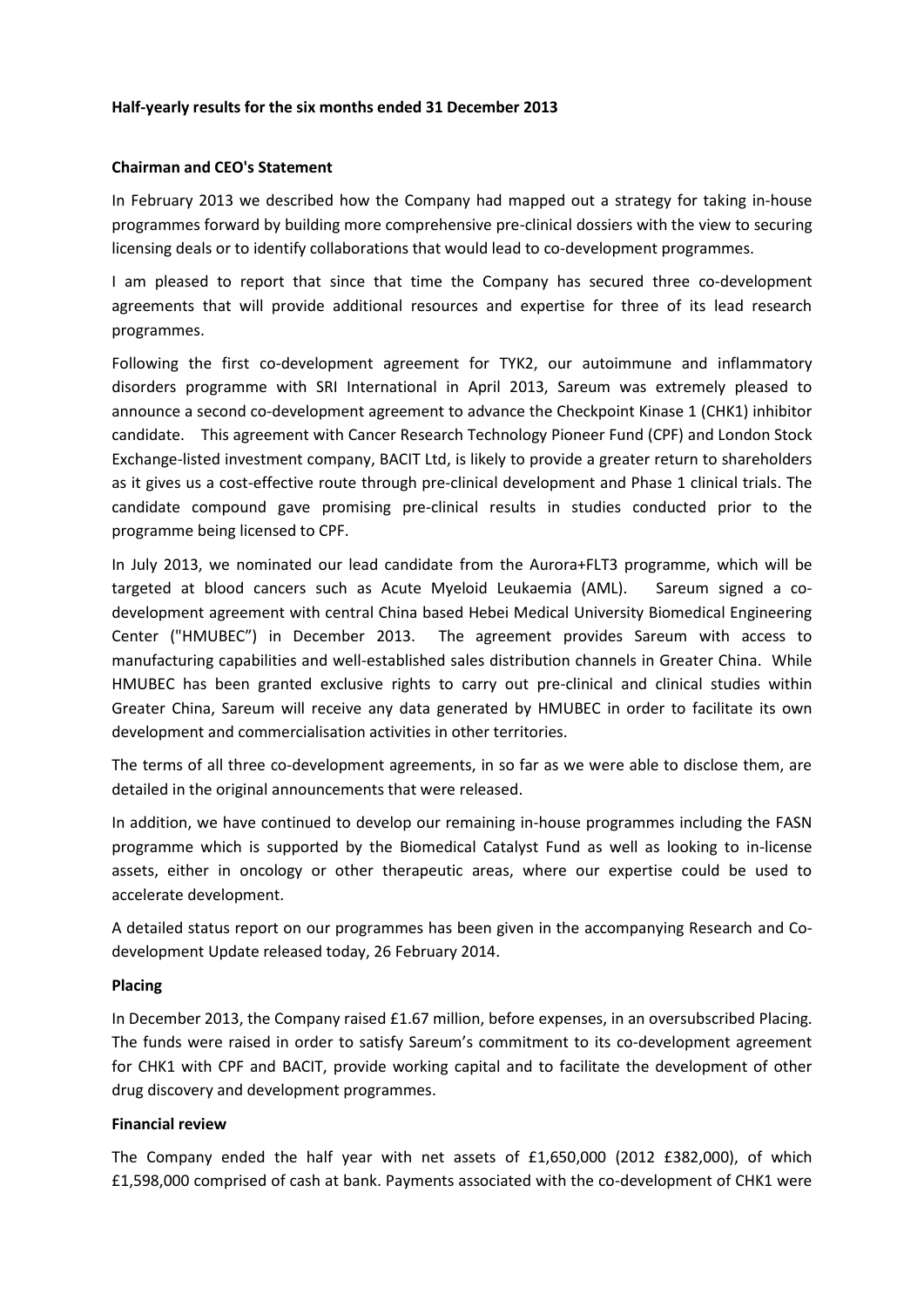delayed while the co-investment agreement was novated into a formal Partnership. This creates a more efficient structure and does not affect the commercial benefits of the co-development programme. Sareum still expects to commit up to £800,000 to the CHK1 programme in the current financial year to 30 June 2014 and this sum has been accrued as an investment in the unaudited financial statements for the half-year. The accounting treatment of the payments may be revalidated in the audited financial statements for the full year.

Loss after taxation for the period was £350,000 (2012: loss £269,000). The year-on year increase arises from the Company's contribution to the FASN project, largely funded by the Technology Strategy Board, as well as professional fees associated with the co-development agreements entered into during the period.

## **Outlook**

We continue to believe that the Company has a robust development strategy, seeking early licensing deals and at the same time progressing key programmes into pre-clinical and clinical development through co-development agreements. Whilst the strategy is not without its risks, as noted below, the Directors believe that risk sharing, cost sharing and resource sharing with co-development partners improves the potential for a significant licensing deal with an industry partner earlier than had Sareum opted to proceed alone.

Whilst there is some risk associated with these co-development agreements relating to the loss of direct control of programmes and reliance on third parties to deliver, it provides Sareum with the opportunity to benefit from the potential uplift of higher asset values associated with licensing later stage programmes. It also enables us to move quickly towards, and potentially into, Phase I clinical trials, across a number of programmes, and mitigates the cost and risk of pursuing a single asset alone.

With a line of funding available to us through the SEDA financing facility, combined with the proceeds of the recent Placing, the Company is well placed to advance its existing programmes and collaborations, and can now focus on building its drug development pipeline.

Dr Paul Harper Chairman, Sareum Holdings plc

Dr Tim Mitchell CEO, Sareum Holdings plc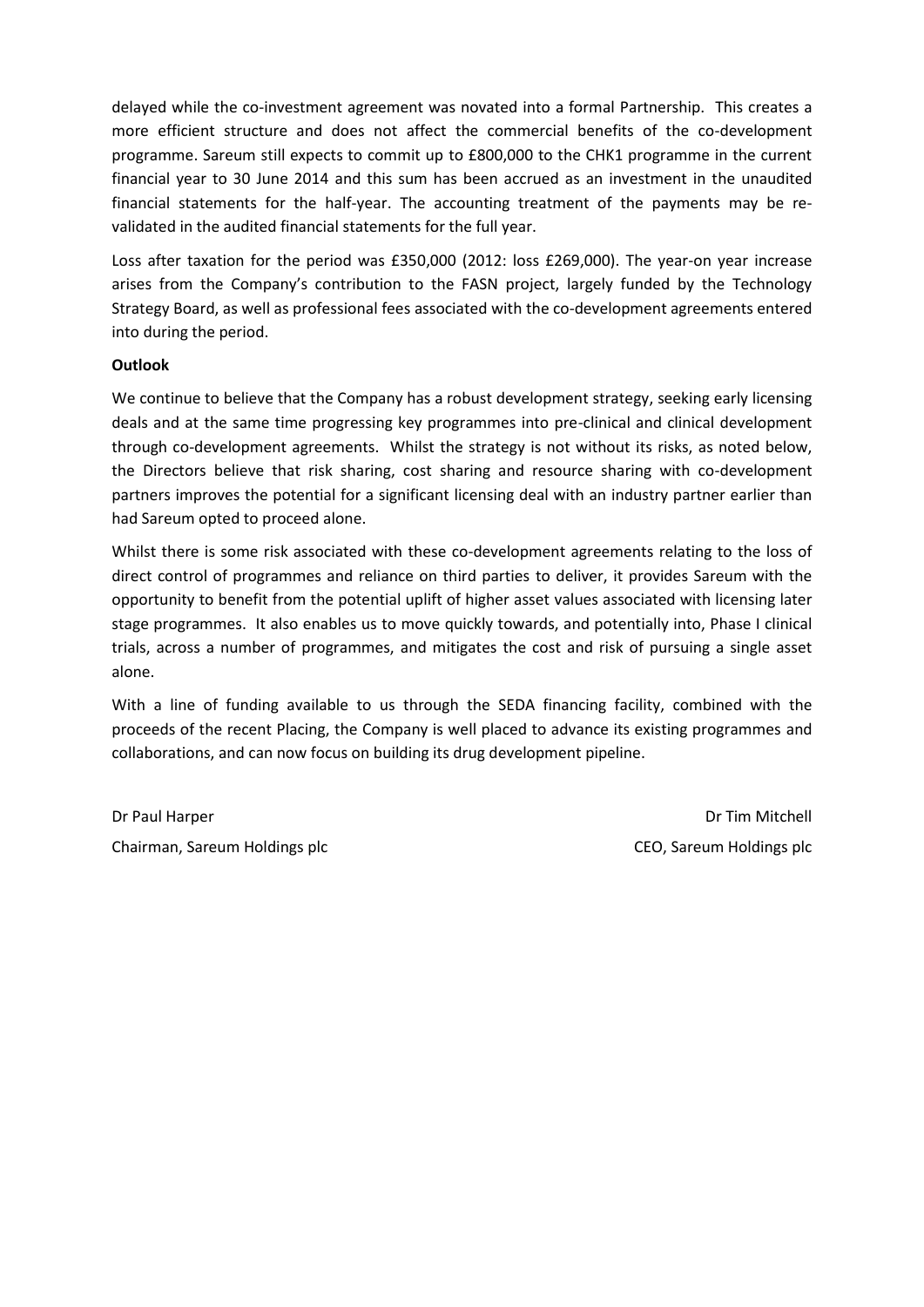**Consolidated Income Statement for the six months ended 31 December 2013**

|                                                    | <b>Unaudited</b><br><b>Six months</b><br>ended<br>31 Dec 13<br>£'000 | <b>Unaudited</b><br><b>Six months</b><br>ended<br>31 Dec 12<br>£'000 | <b>Audited</b><br>Year ended<br>30 Jun 13<br>£'000 |
|----------------------------------------------------|----------------------------------------------------------------------|----------------------------------------------------------------------|----------------------------------------------------|
| <b>Revenue</b>                                     |                                                                      |                                                                      |                                                    |
| Operating expenses                                 | (376)                                                                | (305)                                                                | (606)                                              |
| <b>Operating loss</b>                              | (376)                                                                | (305)                                                                | (606)                                              |
| Finance income                                     | 1                                                                    |                                                                      | 3                                                  |
| Loss before tax                                    | (375)                                                                | (305)                                                                | (603)                                              |
| Tax                                                | 25                                                                   | 36                                                                   | 64                                                 |
| Loss on ordinary activities<br>after taxation      | (350)                                                                | (269)                                                                | (539)                                              |
| <b>Basic and diluted loss</b><br>per share (pence) | $(0.02)$ p                                                           | $(0.02)$ p                                                           | (0.04)p                                            |

**Consolidated Statement of Comprehensive Income for the six month ended 31 December 2013**

|                                                                                                       | <b>Unaudited</b><br><b>Six months</b><br>ended<br>31 Dec 13<br>£'000 | <b>Unaudited</b><br><b>Six months</b><br>ended<br>31 Dec 12<br>£'000 | <b>Audited</b><br>Year ended<br>30 Jun 13<br>£'000 |  |
|-------------------------------------------------------------------------------------------------------|----------------------------------------------------------------------|----------------------------------------------------------------------|----------------------------------------------------|--|
| Loss for the period                                                                                   | (350)                                                                | (269)                                                                | (539)                                              |  |
| Other comprehensive income                                                                            | $\blacksquare$                                                       |                                                                      |                                                    |  |
| Total comprehensive income for                                                                        |                                                                      |                                                                      |                                                    |  |
| the period                                                                                            | (350)                                                                | (269)                                                                | (539)                                              |  |
| Total comprehensive income attributable to:<br>(350)<br>(269)<br><b>Owners of the parent</b><br>(539) |                                                                      |                                                                      |                                                    |  |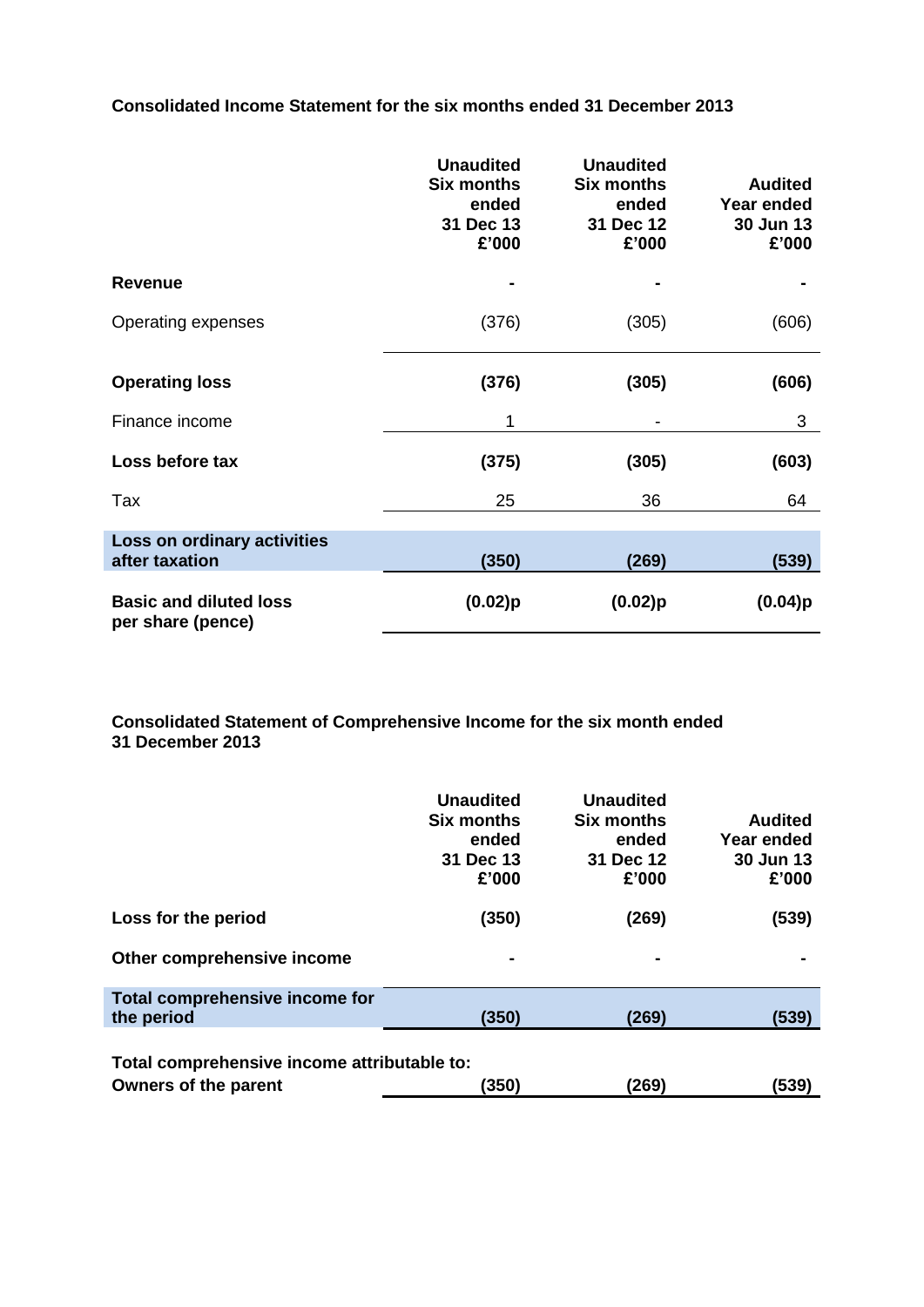## **Consolidated Balance Sheet as at 31 December 2013**

I

|                                     | <b>Unaudited</b><br>As at<br>31 Dec 13<br>£'000 | <b>Unaudited</b><br>As at<br>31 Dec 12<br>£'000 | <b>Audited</b><br>As at<br>30 Jun 13<br>£'000 |
|-------------------------------------|-------------------------------------------------|-------------------------------------------------|-----------------------------------------------|
| <b>Non-current assets</b>           |                                                 |                                                 |                                               |
| Intangible assets                   | 800                                             |                                                 |                                               |
| Property, plant and equipment       |                                                 |                                                 |                                               |
|                                     | 800                                             |                                                 |                                               |
| <b>Current assets</b>               |                                                 |                                                 |                                               |
| <b>Debtors</b>                      | 46                                              | 29                                              | 42                                            |
| Tax receivable                      | 80                                              | 27                                              | 55                                            |
| Cash and cash equivalents           | 1,598                                           | 380                                             | 422                                           |
|                                     | 1,724                                           | 436                                             | 519                                           |
| Creditors: amounts due within one   |                                                 |                                                 |                                               |
| year                                | (874)                                           | (54)                                            | (80)                                          |
| <b>Net current assets</b>           | 850                                             | 382                                             | 439                                           |
|                                     |                                                 |                                                 |                                               |
| <b>Net assets</b>                   | 1,650                                           | 382                                             | 439                                           |
|                                     |                                                 |                                                 |                                               |
| <b>Equity</b>                       |                                                 |                                                 |                                               |
| Called-up share capital             | 450<br>9,095                                    | 373                                             | 380                                           |
| Share premium<br>Retained earnings  | (7,956)                                         | 7,294<br>(7, 336)                               | 7,611<br>(7,606)                              |
| Share-based compensation<br>reserve | 61                                              | 51                                              | 54                                            |
|                                     |                                                 |                                                 |                                               |
| <b>Total equity</b>                 | 1,650                                           | 382                                             | 439                                           |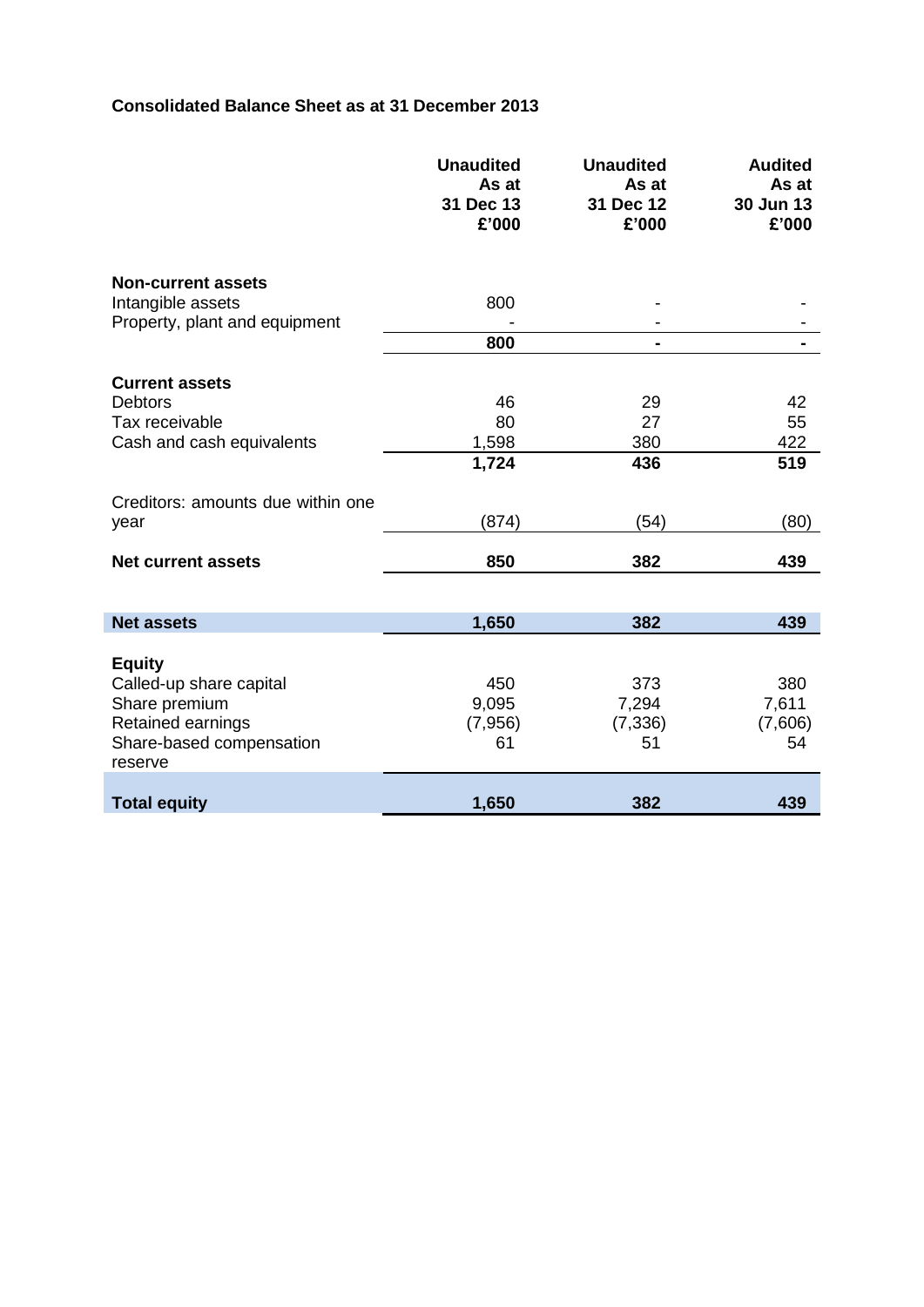**Consolidated Statement of changes in equity for the six months ended 31 December 2013**

|                                            | <b>Share</b><br><b>Capital</b><br>£'000 | <b>Share</b><br>Premium<br>£'000 | <b>Retained</b><br>Loss<br>£'000 | Share-<br>based<br>compen<br>sation<br>reserve<br>£'000 | <b>Total</b><br>£'000 |
|--------------------------------------------|-----------------------------------------|----------------------------------|----------------------------------|---------------------------------------------------------|-----------------------|
| As at 30 June 2012 (Audited)               | 370                                     | 7,131                            | (7,067)                          | 46                                                      | 480                   |
| Issue of share capital (net)               | 3                                       | 163                              |                                  |                                                         | 166                   |
| Loss for the period                        |                                         |                                  | (269)                            |                                                         | (269)                 |
| Share-based compensation<br>reserve        |                                         |                                  |                                  | 5                                                       | 5                     |
| <b>December</b><br>2012<br>31<br>As.<br>at |                                         |                                  |                                  |                                                         |                       |
| (Unaudited)                                | 373                                     | 7,294                            | (7, 336)                         | 51                                                      | 382                   |
| Issue of share capital (net)               | 7                                       | 317                              |                                  |                                                         | 324                   |
| Loss for the period                        |                                         |                                  | (270)                            |                                                         | (270)                 |
| Share-based compensation<br>reserve        |                                         |                                  |                                  | 3                                                       | 3                     |
| As at 30 June 2013 (Audited)               | 380                                     | 7,611                            | (7,606)                          | 54                                                      | 439                   |
| Issue of share capital (net)               | 70                                      | 1,484                            |                                  |                                                         | 1,554                 |
| Loss for the period                        |                                         |                                  | (350)                            |                                                         | (350)                 |
| Share-based compensation<br>reserve        |                                         |                                  |                                  | $\overline{7}$                                          |                       |
| <b>December</b><br>2013<br>at<br>31<br>As  |                                         |                                  |                                  |                                                         |                       |
| (Unaudited)                                | 450                                     | 9,095                            | (7, 956)                         | 61                                                      | 1,650                 |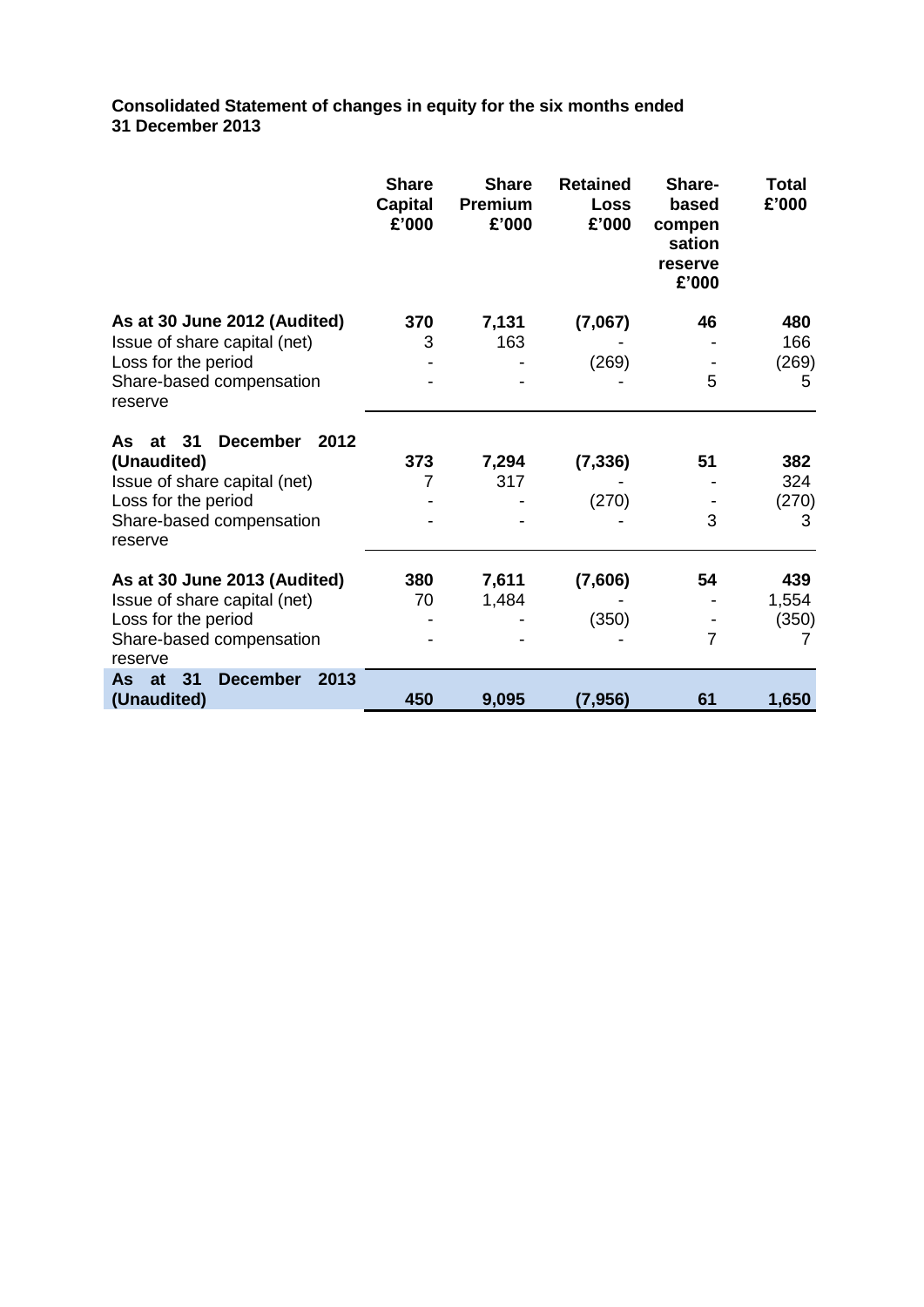# **Consolidated Cash Flow Statement for the six months ended 31 December 2013**

|                                                                   | <b>Unaudited</b><br><b>Six Months</b><br>ended<br>31 Dec 13<br>£'000 | <b>Unaudited</b><br><b>Six Months</b><br>ended<br>31 Dec 12<br>£'000 | <b>Audited</b><br>Year ended<br>30 Jun 13<br>£'000 |
|-------------------------------------------------------------------|----------------------------------------------------------------------|----------------------------------------------------------------------|----------------------------------------------------|
| Net cash flow from operating activities<br>Continuing operations: |                                                                      |                                                                      |                                                    |
| Loss before tax                                                   | (375)                                                                | (305)                                                                | (603)                                              |
| Share-based compensation charge                                   | 7                                                                    | 5                                                                    | 8                                                  |
| Finance income                                                    | (1)                                                                  |                                                                      | (3)                                                |
|                                                                   | (369)                                                                | (300)                                                                | (598)                                              |
| (Increase)/Decrease in trade and other                            |                                                                      |                                                                      |                                                    |
| receivables                                                       | (4)                                                                  | $\overline{2}$                                                       | (11)                                               |
| Decrease in trade and other payables                              | (6)                                                                  | (69)                                                                 | (43)                                               |
| Cash used in operations                                           | (379)                                                                | (367)                                                                | (652)                                              |
| Tax received                                                      |                                                                      | 70                                                                   | 70                                                 |
| Net cash from operating activities                                | (379)                                                                | (297)                                                                | (582)                                              |
| <b>Cash flows from investing activities</b><br>Interest received  | 1                                                                    |                                                                      | 3                                                  |
| Net cash from investing activities                                | 1                                                                    |                                                                      | $\mathbf{3}$                                       |
| <b>Cash flows from financing activities</b>                       |                                                                      |                                                                      |                                                    |
| Share issue<br>Share premium on share issue                       | 70<br>1,484                                                          | 3<br>163                                                             | 10<br>480                                          |
| Net cash from financing activities                                | 1,554                                                                | 166                                                                  | 490                                                |
| Increase/(Decrease) in cash and equivalents                       | 1,176                                                                | (131)                                                                | (89)                                               |
| Cash and equivalents at start of period                           | 422                                                                  | 511                                                                  | 511                                                |
| Cash and equivalents at end of period                             | 1,598                                                                | 380                                                                  | 422                                                |